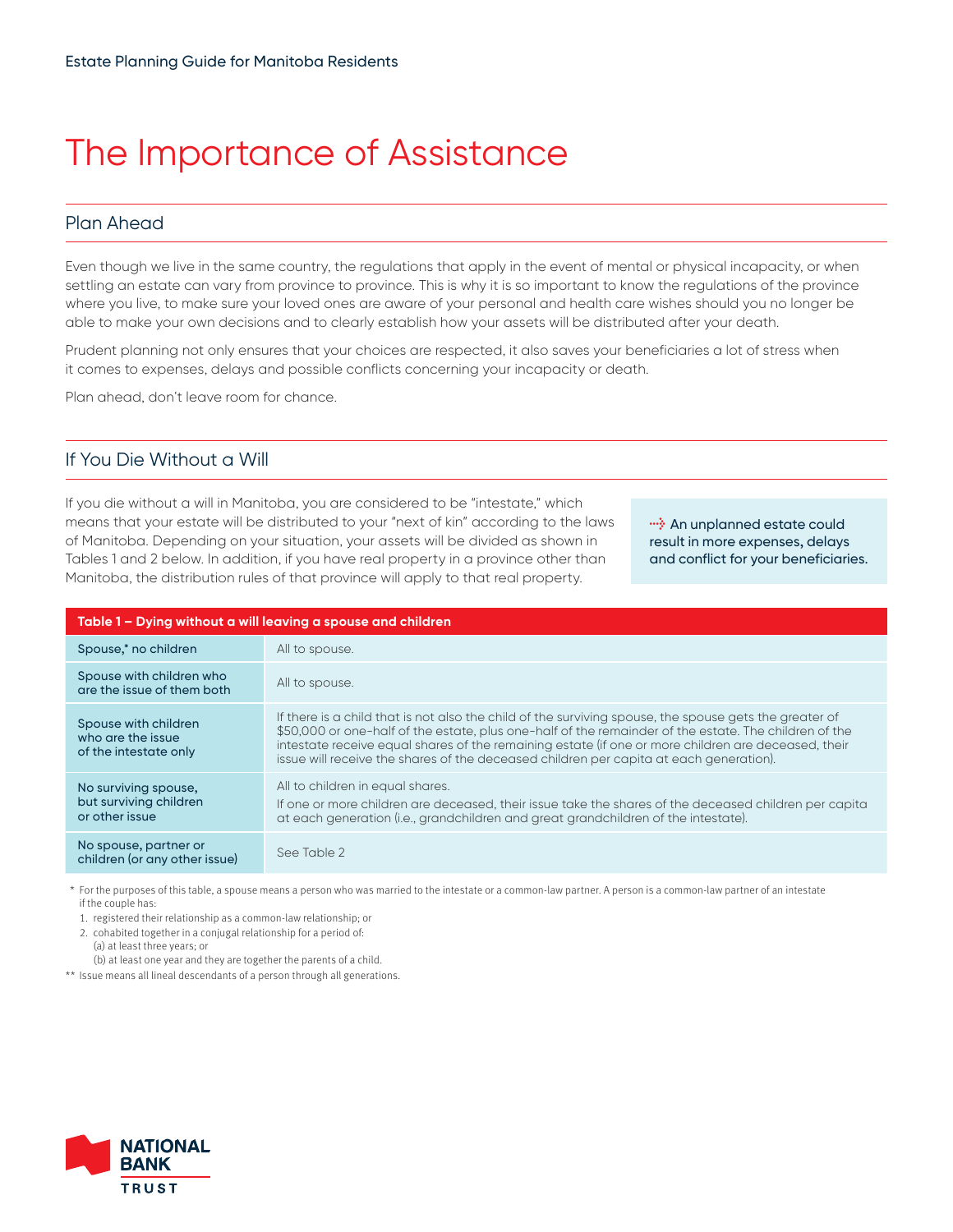| Table 2 – Dying without a will leaving no spouse or children |                                                                                                                                                                                                                                                                                                                                                                                                                                                                                                                                          |
|--------------------------------------------------------------|------------------------------------------------------------------------------------------------------------------------------------------------------------------------------------------------------------------------------------------------------------------------------------------------------------------------------------------------------------------------------------------------------------------------------------------------------------------------------------------------------------------------------------------|
| No spouse, partner or<br>children (or any other issue)       | Parents, in equal shares, or all to the surviving parent.<br>If no parent is alive, to the issue of the parents, to be distributed per capita at each generation.<br>If none, half of the estate to paternal grandparents in equal shares or all to the survivor, and if none,<br>to the issue of the paternal grandparents, and half of the estate to the maternal grandparents in<br>equal shares, or all to the survivor, and if none, to the issue of the maternal grandparents, to be<br>distributed per capita at each generation. |
|                                                              |                                                                                                                                                                                                                                                                                                                                                                                                                                                                                                                                          |

#### Preparing for Incapacity

#### **In Manitoba, incapacity planning includes an Enduring Power of Attorney for property and financial matters, and a Health Care Directive for health care and medical treatment matters.**

The Enduring Power of Attorney authorizes the attorney to make financial and legal decisions on your behalf. Your attorney can do anything with your property that you could do when capable, with certain restrictions, such as making or altering a will or making gifts on your behalf. Further restrictions on the authority of your attorney may be set out in the Enduring Power of Attorney document. The Enduring Power of Attorney only applies while you are alive and ceases to be effective upon your death. It is important that your attorney is someone you trust and someone who has the skills to manage your property. In addition, for older adults, it is essential to appoint a younger person, possibly as an alternate to act in the event the first person selected cannot fulfill his or her duties. In some cases, it may be appropriate to appoint a trust company, such as National Bank Trust as your attorney for property.

A Health Care Directive allows you to give instructions for the health care and medical treatment you wish to receive or not receive if you become unable to make health care decisions. In a Health Care Directive, you may appoint a proxy to make specific health care decisions on your behalf when you are no longer capable of making such decisions on your own or communicating your wishes. Where a Health Care Directive does not give directions for specific circumstances, your proxy must make the decision for you according to your wishes expressed when you had capacity, or if the proxy has no knowledge of your wishes, then the proxy is to act in what he or she considers is in your best interests.

**l** Your incapacity plan and estate plan should be prepared in coordination with your spouse. You should seek legal advice to ensure that both plans work together and your overall wishes are implemented.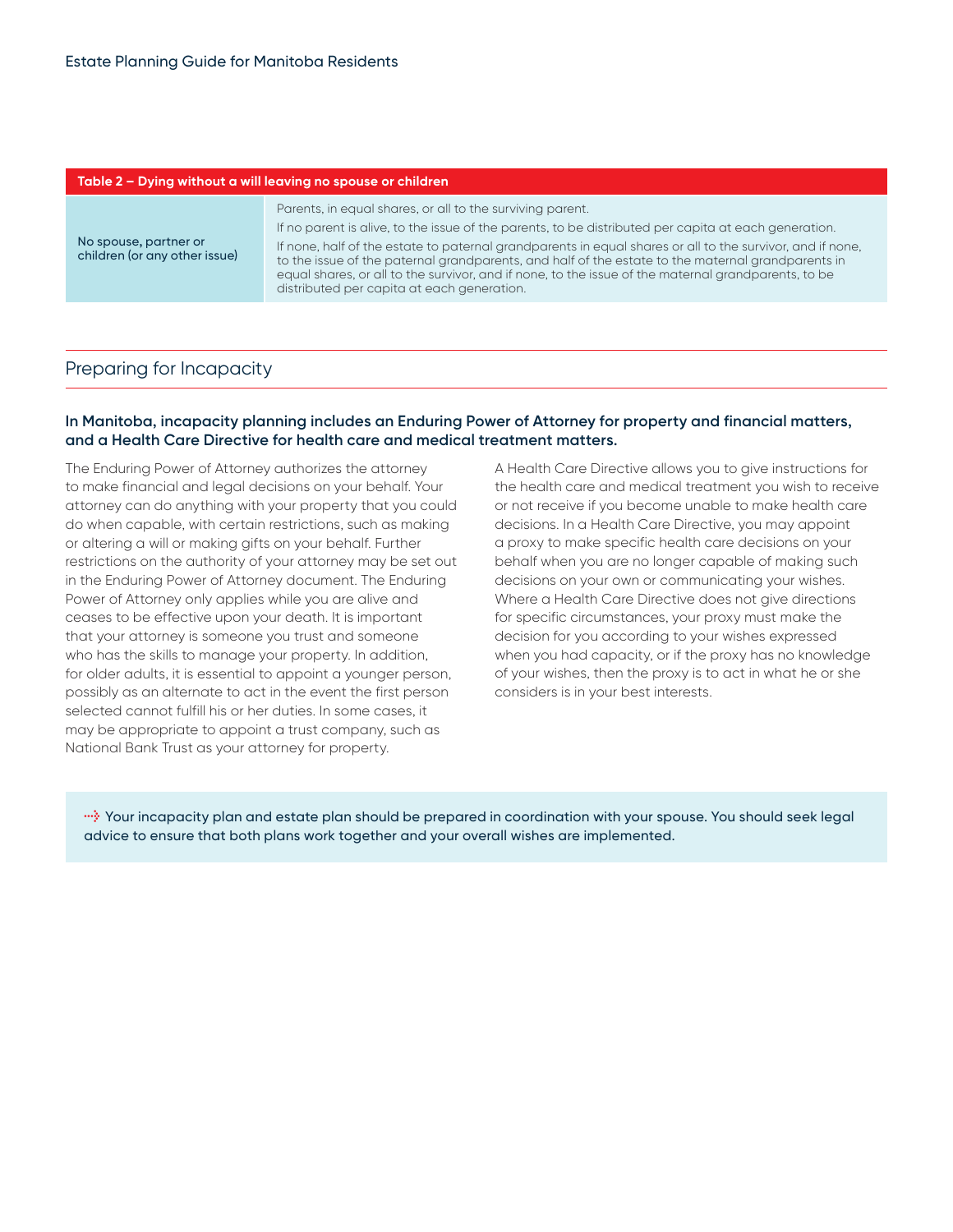#### Probate Facts

**Probate is the process by which an executor applies to the Court of Queen's Bench in Manitoba for confirmation that your will is valid under the laws of Manitoba. The Court will confirm that your will is valid under the laws of Manitoba by issuing a "Grant of Probate."** 

**As of November 6, 2020, the government has eliminated fees and charges relating to applications for probate in the province of Manitoba.**

**light** We strongly recommend that you have a discussion with your legal advisor before implementing any of these options to ensure they fit with your overall estate plan.